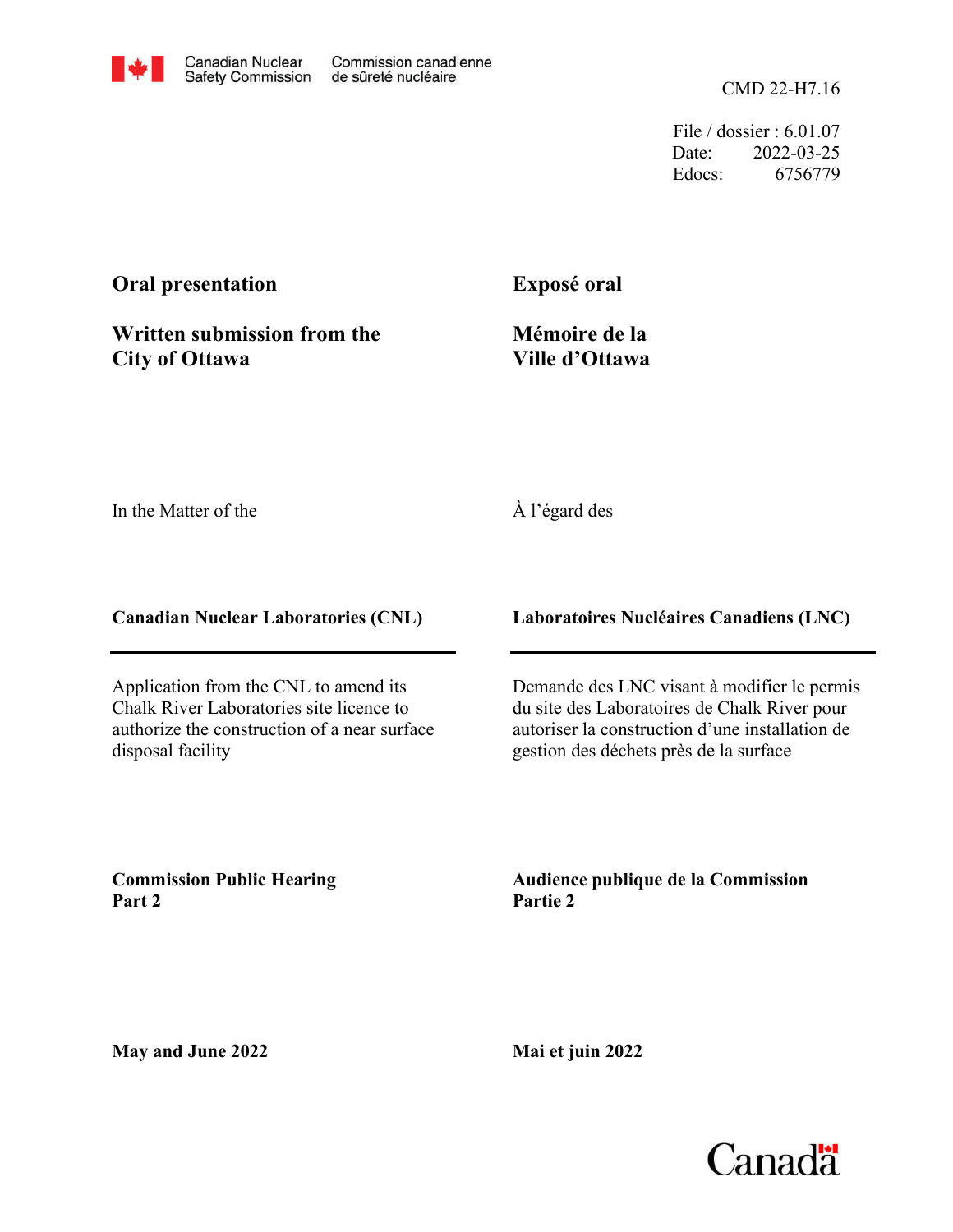

March 14<sup>th</sup>, 2022

Senior Tribunal Officer, Secretariat Canadian Nuclear Safety Commission 280 Slater Street P.O. Box 1046, Station B Ottawa, Ontario K1P 5S9

## **Re: City of Ottawa comments on proposed Near Surface Disposal Facility (NSDF) at Chalk River – IAA Reference Number 80122**

Dear Commission Members,

The City of Ottawa appreciates the opportunity to provide comment on the proposed Near Surface Disposal Facility (NSDF) at Chalk River Laboratories. Over the last four years, our technical staff have reviewed information presented in various webinars, EIS Reports, and EA documents associated with the NSDF project. During that time, we have also held meetings with CNL, CNSC, and other stakeholders to improve our understanding of the project. We are pleased to report that we have received open and helpful communication from these various groups to explain the project and its implications to the natural environment. Our primary concern has been, and continues to be, the long-term protection of the Ottawa River, the primary source of drinking water for Ottawa's residents.

Our recommendations and concerns are provided to improve the design and operation of the NSDF, with a particular focus on the ongoing protection of the Ottawa River which in many respects is the lifeblood of our community. The City of Ottawa respectfully asks that the Commission take into consideration the recommendations attached. We trust that our comments will help the Commission in reaching a final decision, and in the drafting of requirements contained in the operating license, if approved.

Finally, we thank the Commission for the opportunity to submit our recommendations and concerns on behalf of the City of Ottawa.

If there are any questions about our comments, please feel free to contact the undersigned.

Yours sincerely,

City of Ottawa City of Ottawa

**I.Douglas, P.Eng. T.Di Iorio, M.Sc., P.Geo.** Water Quality Engineer Risk Management Official/Inspector [ian.douglas@ottawa.ca](mailto:ian.douglas@ottawa.ca) [tessa.diiorio@ottawa.ca](mailto:tessa.diiorio@ottawa.ca)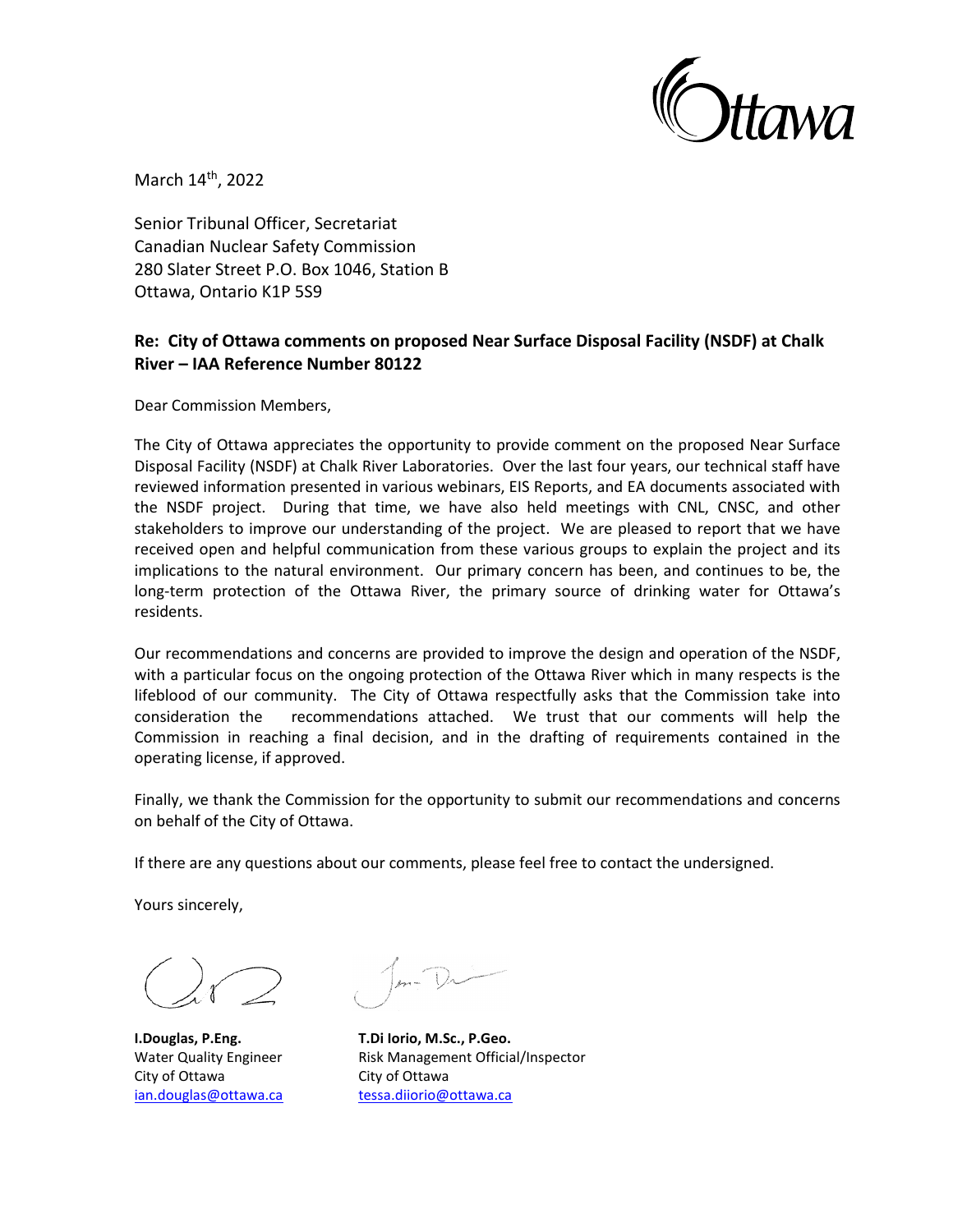City of Ottawa comments on Chalk River Near Surface Disposal Facility (NSDF) Written submission to Canadian Nuclear Safety Commission March 14<sup>th</sup>, 2022

Submitted by:

City of Ottawa City of Ottawa

**Ian Douglas, P.Eng. Tessa Di Iorio, M.Sc., P.Geo.** Water Quality Engineer Risk Management Official/Inspector [ian.douglas@ottawa.ca](mailto:ian.douglas@ottawa.ca) tessa.diiorio@ottawa.ca

## **Position**

In principle, we are supportive of the proposed NSDF as a means of providing improved environmental protection and engineered storage for low-level radioactive waste. We recognize that most (90%) of the waste already exists on the Chalk River Laboratories (CRL) site and is currently located in close proximity to the river. In our opinion, maintaining a viable and active site for scientific work at Chalk River, along with careful regulatory oversight and monitoring, is the best way to ensure environmental stewardship and protection for the long-term. We are interested in science-based risk assessments, and support projects that will minimize risks to the environment. At the same time, we need to be mindful of our resident's concerns and our limitations to treat/remove some of the radioactive substances that might originate from CRL. Therefore, we submit the following comments for the proposed NSDF and its related activities.

- **i. Weather shield system for NSDF**  it is important to minimize the amount of rainfall/snow that mixes with NSDF stored waste which must then be collected, treated, and discharged to the natural environment. The Final EIS Report (Section 3.4.1.9.1) describes a soil/tarp/fixative cover barrier that will be deployed daily to minimize seepage of rain/snow into the facility, which we feel provides only minimal environmental protection. In previous discussions, we had suggested the use of a temporary roof/tarp system to divert rainfall away from the operating face of the facility, as has been done in some European facilities. During technical discussions with CNL during 2021, we learned that there were plans underway to design a weather-shield system that could divert water away from the operating face of the containment mound. While we were encouraged to hear about the weathershield system, we do not see it described or represented anywhere in the EA or Final EIS Reports. **Recommendation:** that the weather-shield system be included as a requirement of the NSDF operating license to minimize the impact of rain/snow and subsequent collection, treatment, and discharge to the natural environment.
- **ii. Safeguards to protect river during demolition and waste transfer activities** it is important to protect the river during all activities related to site demolition and waste transfer activities. It is our understanding that a number of standard operating procedures for waste handling would be required as part of licensed activities at the CRL site. However, we recommend that safeguards to specifically protect the river be included in the operating license of the NSDF. For example, misting is often used during demolition to minimize airborne particles that might be radioactive. However, CNL should consider the use of temporary berms, tarps, sumps, etc. to specifically protect the river from any surface run-off from the demolition site until all waste is safely characterized, transferred, and stored. Given the slope of the production site and proximity to the river, we are concerned that substantial rainfall/snowfall could lead to surface and sub-surface run-off that may contain radioactive contaminants. We do not see any such measures noted or referenced in the EIS/EA report. **Recommendation:** that the operating license for the NSDF include safeguards to protect the river from surface and subsurface run-off during all site demolition and waste transfer activities.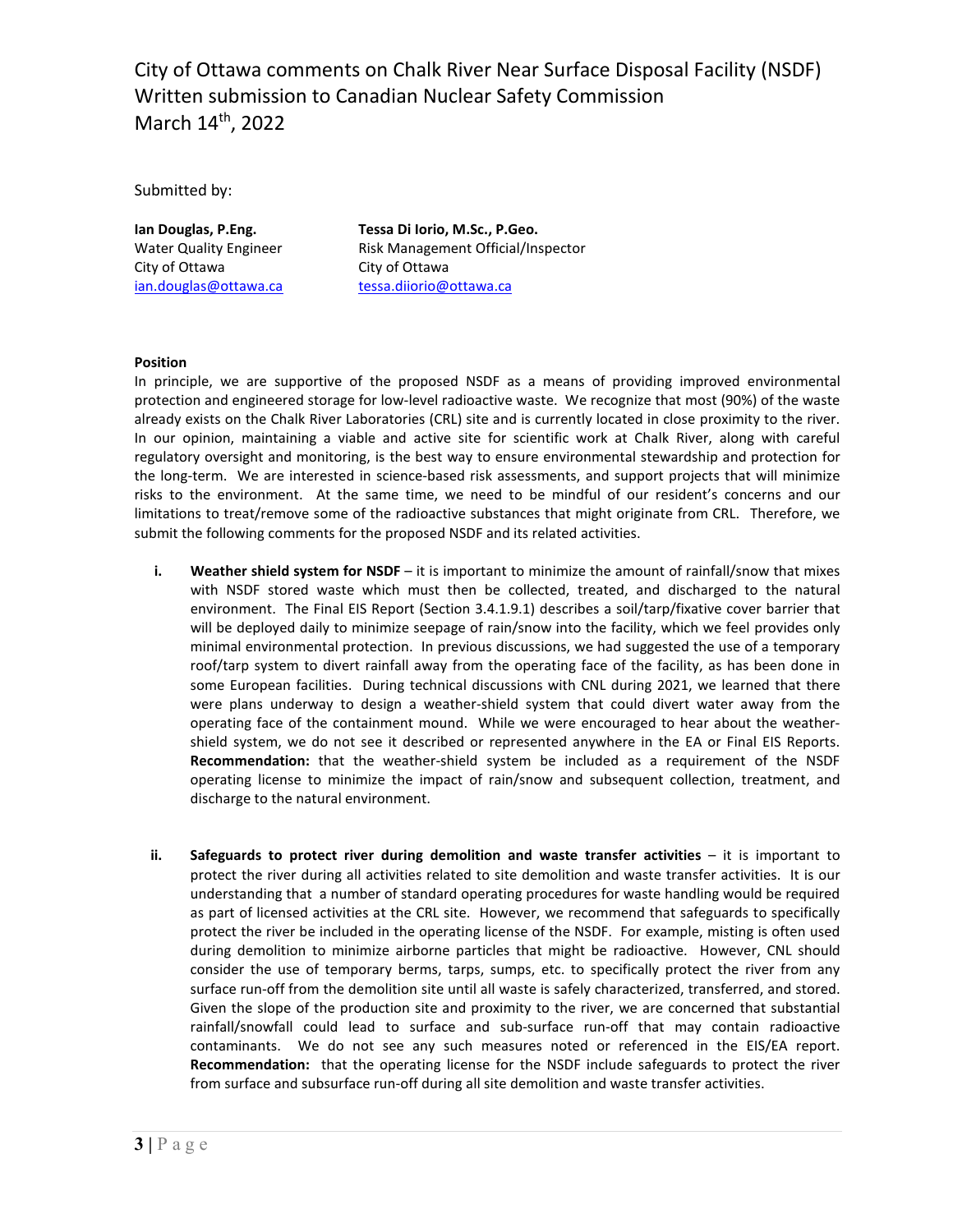- **iii. Criteria for water discharge from NSDF wastewater treatment plant** –the Final EIS Report Table 3.4.2- 2 *Radionuclide Concentrations in Wastewater and Effluent Discharge Targets* specifies that the wastewater treatment effluent will meet Canadian Drinking Water Quality Guidelines (CDWQG) or CCME Aquatic Guidelines prior to discharge. From a drinking water risk perspective, we support the application of these criteria since they will ensure that radionuclide concentrations are well within acceptable limits in the Ottawa River. The WWTP design appears to be robust and capable of removing almost all radionuclide substances. However, we would like to see the criteria specified in the operating license, including the sample location, test frequency, reporting requirements, and regulatory oversight for test results. It is our understanding that wastewater treatment will be carried out on a batch basis once a sufficient volume has been collected and stored. We expect that the release of wastewater effluent requires that individual batch test results meet the discharge criteria prior to release, rather than the use of a long-term average concentration (eg. quarterly, annual). **Recommendations:** that the operating licence for NSDF clearly state the criteria in Table 3.4.2-2 for discharge of treated wastewater including requirements for sampling, testing, reporting, and regulatory oversight. For tritium specifically, the discharge criteria should be modified to meet the Health Canada drinking water guideline of 7,000 Bq/L at all times in the NSDF wastewater effluent discharge. Lastly, chemical and radiological test results for the WWTP discharge should be included as part of CRL's routine environmental monitoring reports to demonstrate compliance with effluent discharge criteria.
- **iv. Additional measures to minimize H3-Tritium and Cobalt-60 in NSDF wastewater** the Final EIS Report Table 3.4.2-2 *Radionuclide Concentrations in Wastewater and Effluent Discharge Targets* shows predicted radionuclide maximum concentrations in the NSDF wastewater treatment influent, all of which are expected to meet drinking water standards except for three radionuclides that will require treatment:

| Radionuclide            | Maximum<br>concentration in<br>wastewater influent<br>prior to treatment<br>(Bq/L) | <b>Effluent target</b><br>concentration<br>after treatment<br>(Bq/L) | *Drinking Water<br><b>Guideline Maximum</b><br>Acceptable<br>Concentration<br>(Bq/L) |
|-------------------------|------------------------------------------------------------------------------------|----------------------------------------------------------------------|--------------------------------------------------------------------------------------|
| Cobalt-60               | 1,300                                                                              | 40                                                                   | 40                                                                                   |
| Strontium-90            | 9.6                                                                                | 5                                                                    |                                                                                      |
| Tritium- <sup>3</sup> H | 140,000                                                                            | 360,000                                                              | 7,000                                                                                |

*\*Guidelines for Canadian Drinking Water Quality, Radiological Parameters (Health Canada, 2009)*

The tritium concentration is estimated to be  $140,000$  Bq/L in the wastewater influent, with an allowable discharge limit of 360,000 Bq/L. Both of these concentrations greatly exceed the Canadian Drinking Water Guideline of 7,000 Bq/L, by 20 to 50 times respectively. Once in the water phase, tritium is highly mobile in the natural environment and cannot be removed through treatment, either in the wastewater treatment system or in any of the water treatment plants located further downstream from Chalk River. Since the NSDF only accepts low-level solid waste, there should be design measures that can be taken to minimize water contact and leaching such that the tritium drinking water guideline of 7,000 Bq/L can be achieved at all times in the NSDF effluent discharge.

A similar comment is made for Cobalt-60 levels estimated to be a maximum of 1,300 Bq/L in the NSDF wastewater collected. Although the treatment system is robust for the removal of most radionuclides, efforts should be made to ensure that Cobalt-60 materials remain in the solid-phase and be well shielded from water contact and/or leaching while in safe storage. **Recommendation:** that measures be taken to immobilize radionuclides and ensure "dry" storage conditions to minimize/eliminate leaching of radionuclides into the NSDF wastewater stream. As an example, this might require the use of secondary containment vessels and/or operation of the weather-shield system – see item (i) above. Such requirements should be incorporated into the operating license for the NSDF.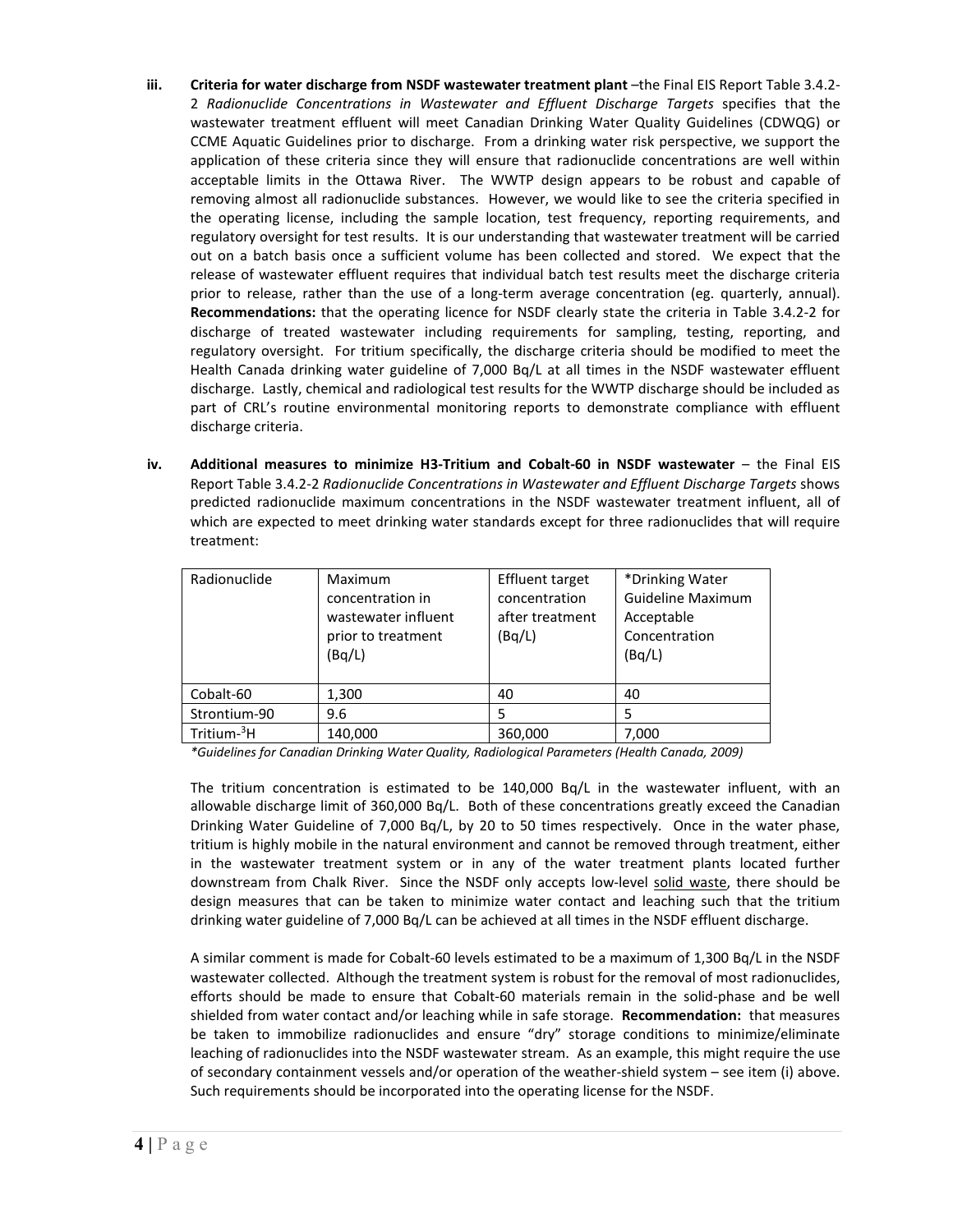- **v. Trace organic substances in NSDF wastewater** the Final EIS Report *Table 3.4.2-3* notes several organic substances that would exceed drinking water or aquatic discharge guidelines in the WWTP influent: *anthracene, chloroform, chrysene, ethylene dibromide, and fluoranthene*. While the WWTP is designed to remove these substances during treatment, efforts should be made to minimize these chemical substances during waste transfer and storage. **Recommendation:** that low-level waste materials containing these chemical substances be modified to minimize or eliminate leaching into the WWTP influent. As an example, this might require the use of secondary containment vessels and/or operation of the weather-shield system.
- **vi. WWTP discharge to Perch Lake vs. subsurface** the EIS Report notes two options for discharge of treated wastewater effluent: (i) injection into subsurface groundwater through an exfiltration gallery, or (ii) direct discharge to Perch Lake, which in turn discharges to the Ottawa River via Perch Creek. We recommend that the WWTP effluent, once confirmed to meet acceptable discharge criteria, be released to Perch Lake. Discharging the effluent into the subsurface aquifer will only add to the burden of radionuclides (eg. tritium) already present in the groundwater. Further, a subsurface discharge represents a less controlled release that is more difficult to monitor, and its environmental effect deferred into future decades. Lastly, operating the NSDF to meet CDWQG criteria maintains the operational focus on optimizing treatment and waste handling at its source. **Recommendation:** design and operate the NSDF to minimize leaching of radionuclides such that the final WWTP effluent concentrations meet Health Canada guidelines for drinking water at the point of discharge into Perch Lake rather than discharge into the subsurface aquifer.
- **vii. Import of radioactive waste from external AECL sites** the EIS report states that 5% of material to be stored in the NSDF is expected to originate from other AECL sites outside of the watershed. The City of Ottawa does not support the import of radioactive waste from external sites (eg. Manitoba, Quebec) since it increases risk to the Ottawa River ecosystem, albeit incrementally. While it may be cost-effective and advantageous to CNL to do so, given the length of time for design/approval of waste storage facilities, it is counter to the principle of managing waste within the localized area of its generation. For the same reason, we would not recommend to export waste from the Chalk River site to another watershed even if the risk increases only incrementally. **Recommendation:** that the stored waste directed to the NSDF be limited only to on-site legacy waste (90%) and expected contract waste (5%) from the Ottawa area (hospitals, research, etc.).
- **viii. Prompt notification of spill or release to river for NSDF** since the City of Ottawa and many other communities rely on the Ottawa River as their primary source of drinking water, it is imperative that municipalities be promptly notified of any spill or unexpected release that might affect river water quality. Such notification would allow the City of Ottawa to form an immediate risk assessment and response plan, noting that contaminants would reach our treatment plant intakes within 5 - 25 days depending on river flow. Depending on the severity of the release, City response plans might include additional water quality sampling, treatment adjustments, provision of alternate drinking water, public health communications, etc. We presume that notification procedures are already in place for CNL through environmental regulations and oversight by the CNSC. **Recommendation:** that spill notification protocols be confirmed with downstream municipalities using the Ottawa River as a source of drinking water. The notification protocol and contact list should be tested annually. This recommendation applies to the NSDF and all related demolition/transfer activities as well as the CRL site in general.
- **ix. Timely access to water quality data for Ottawa River** for over 30 years, the City of Ottawa has conducted routine monitoring of radioactivity at both water treatment plants, based on daily samples. The results for the last 15 years have shown consistently low or background levels for alpha, beta, and tritium radioactivity. We are aware that CNL conducts routine environmental monitoring including samples taken from the Ottawa River, upstream and downstream of the site. We would appreciate receiving such test results on regular basis (eg. quarterly) to compare with levels observed at our treatment plants, and to respond to any deviations observed. In a reciprocal manner, the City of Ottawa would be pleased to share ongoing test results of our routine radiological monitoring with CNL or CNSC if desired. **Recommendation:** that radiological test results for the Ottawa River upstream